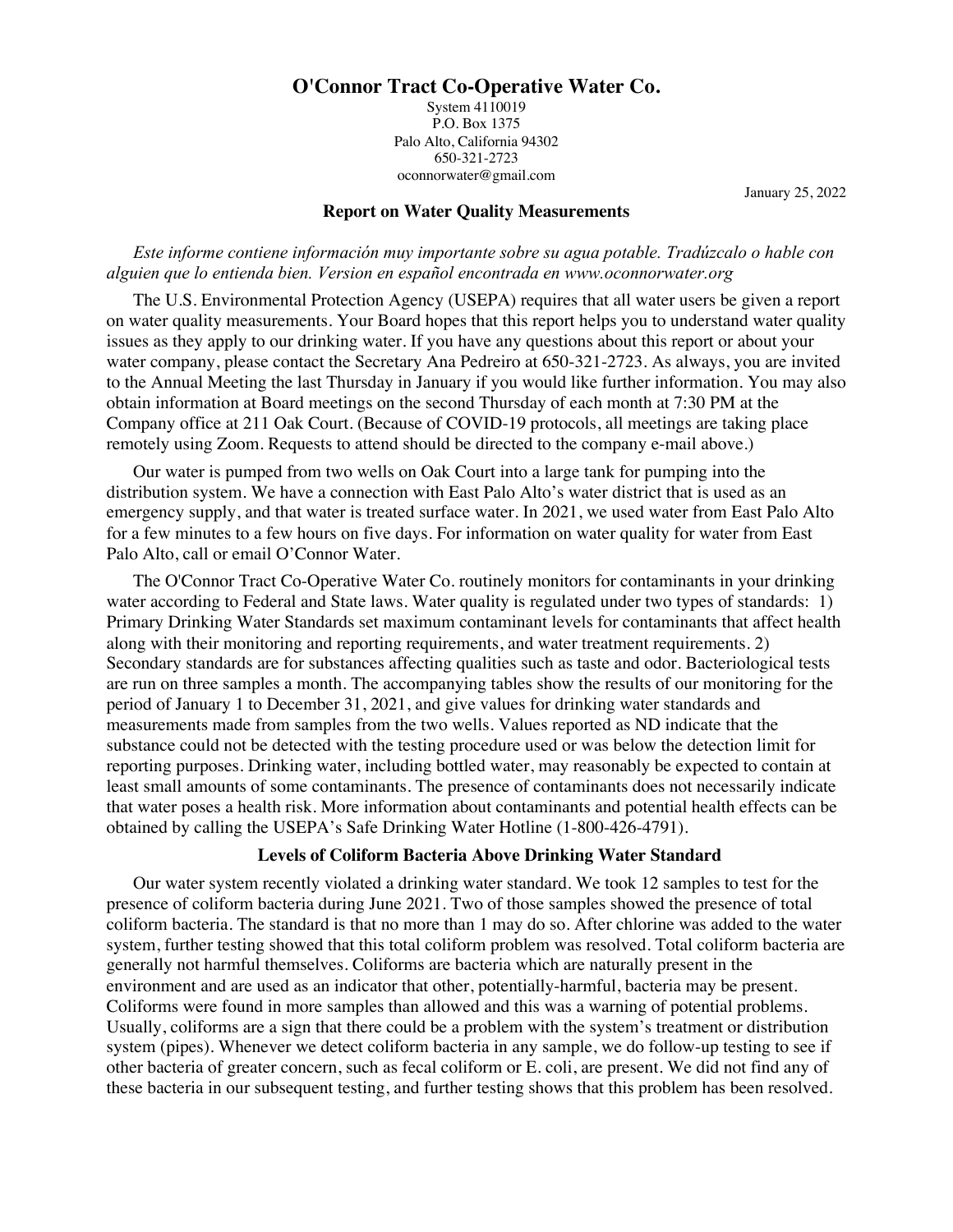| <b>Bacteriological Testing</b> |                   |            |             |                |      |  |  |
|--------------------------------|-------------------|------------|-------------|----------------|------|--|--|
| Total Coliform Bacteria        | Unit              | No. Tested | No. Present | MCI            | MCLG |  |  |
| June 2021                      | absent or present |            |             | no more than 1 |      |  |  |

A routine sample for coliform bacteria was taken on June 23 from a sampling station, and the sample tested positive for total coliform. Chlorine was added to the system, and retesting on June 25 of 4 samples showed a sample from a near-by hose bib to be coliform positive whereas the sample from the sampling station was coliform negative. Chlorine was added to the system on June 27 and June 28, and retesting of 5 samples were all negative. The sampling station that was positive with total coliform was near where a new valve was installed on a main, and that work is the likely cause of the positive total coliform.

Coliforms are bacteria that are naturally present in the environment and are used as an indicator that other, potentially harmful, waterborne pathogens may be present or that a potential pathway exists through which contamination may enter the drinking water distribution system. We found coliforms indicating the need to look for potential problems in water treatment or distribution. When this occurs, we are required to conduct assessment(s) to identify problems and to correct any problems that were found during these assessments.

During the past year we were required to conduct one Level 1 assessment, and that Level 1 assessment was completed. In addition, we were required to take one corrective action, and we completed that corrective action.

The water from each well was tested for 27 organic chemicals in 2021, and none were found at the detection limits for reporting purposes. The water from each well was tested for 17 metals, and some were detected (see table).

#### **Lead and Copper Testing**

A requirement from USEPA was to test for lead and copper in the water in people's homes as it comes out of the tap. The supply water has no lead or copper at the detection limit, but these constituents can be leached from lead solder and copper pipe. Samples were tested from 10 homes with copper pipe installed between 1983 and 1988 (lead solder for water pipes was banned in 1988). The lead Action Level (the concentration of a contaminant which, if exceeded, triggers treatment or other requirements which a water system must follow) is 15 ppb, and the copper action level is 1.3 ppm. For tests conducted in 2019, the 90th percentile (ninth highest) value for lead was ND (not detected or below detection limit for reporting purposes) ppb, and for copper was 0.36 ppm. One sample for lead from a home being remodeled tested at 46 ppb, above the 15 ppb action level.

|               |         | Substance No. of $90th$ percentile | No.                      | Action   | PHG | Source                                                      |  |
|---------------|---------|------------------------------------|--------------------------|----------|-----|-------------------------------------------------------------|--|
|               | samples |                                    | value exceeding AL Level |          |     |                                                             |  |
| Lead          | 10      | ND ppb                             |                          | $15$ ppb |     | 0.2 ppb Internal corrosion of household<br>plumbing         |  |
| $Copper \t10$ |         | $0.36$ ppm                         | $\overline{0}$           |          |     | 1.3 ppm 0.3 ppm Internal corrosion of household<br>plumbing |  |

Results for samples from homes taken in 2019

If present, elevated levels of lead can cause serious health problems, especially for pregnant women and young children. Lead in drinking water is primarily from materials and components associated with service lines and home plumbing. O'Connor Water Co. is responsible for providing high quality drinking water, but cannot control the variety of materials used in plumbing components. When your water has been sitting for several hours, you can minimize the potential for lead exposure by flushing your tap for 30 seconds to 2 minutes before using water for drinking or cooking. If you are concerned about lead in your water, you may wish to have your water tested. Information on lead in drinking water, testing methods, and steps you can take to minimize exposure is available from the Safe Drinking Water Hotline or at http://www.epa.gov/lead.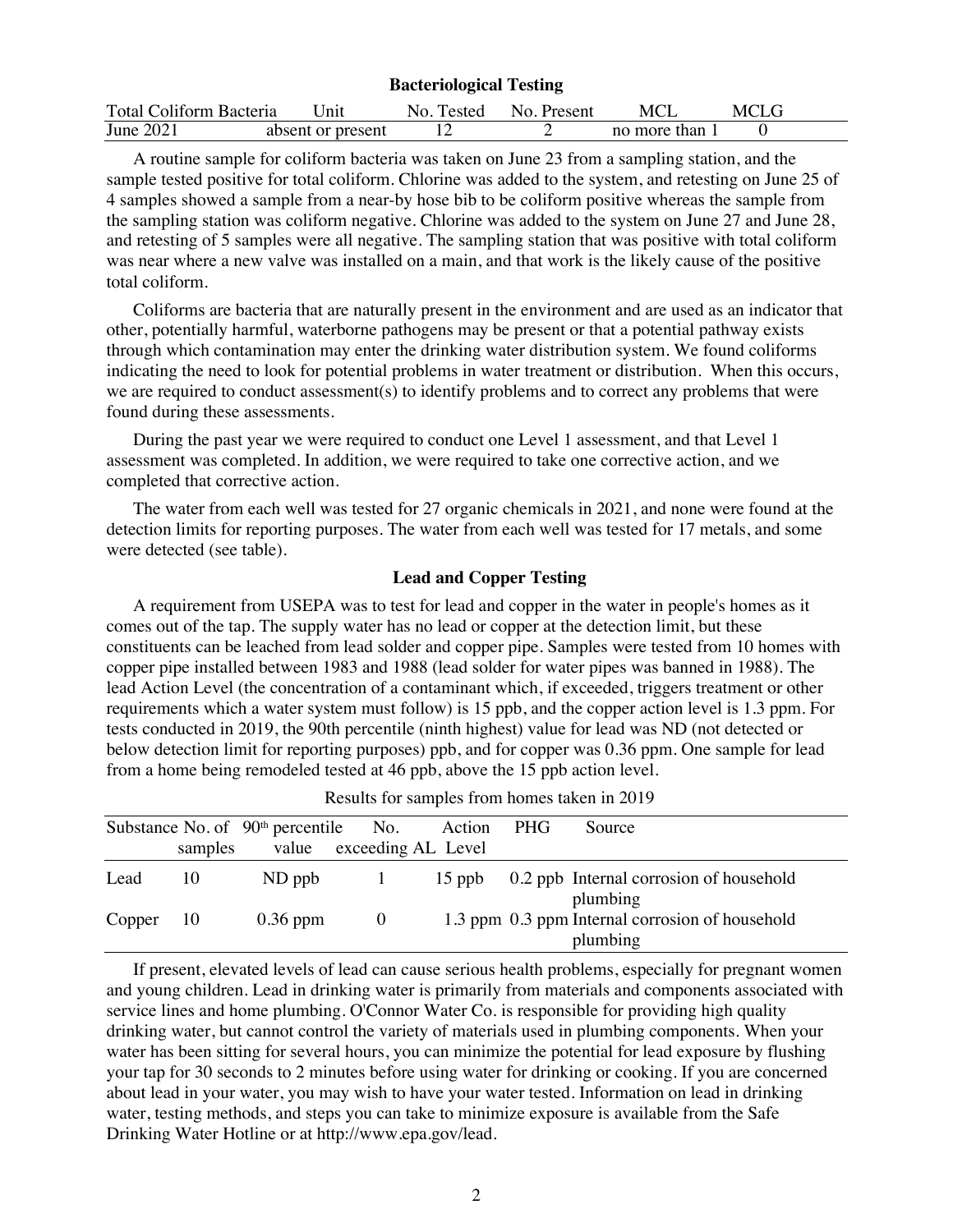Infants and young children are typically more vulnerable to lead in drinking water than the general population. It is possible that lead levels at your home may be higher than at other homes in the community as a result of materials used in your home's plumbing. If you are concerned about elevated lead levels in your home's water, you may wish to have your water tested and/or flush your tap for 30 seconds to 2 minutes before using tap water. Additional information is available from the USEPA Safe Drinking Water Hotline (1-800-426-4791).

**A note to parents: Some neighboring districts fluoridate their water, but the O'Connor Water Company does not. Please discuss this with your pediatrician or your child's dentist.** More information about fluoridation, oral health, and current issues can be obtained at http://www.waterboards.ca.gov/drinking\_water/certlic/drinkingwater/Fluoridation.shtml.

The sources of drinking water (both tap water and bottled water) include rivers, lakes, streams, ponds, reservoirs, springs, and wells. As water travels over the surface of the land or through the ground, it dissolves naturally-occurring minerals and, in some cases, radioactive material, and can pick up substances resulting from the presence of animals or from human activity.

Contaminants that may be present in source water include:

- Microbial contaminants, such as viruses and bacteria, that may come from sewage treatment plants, septic systems, agricultural livestock operations, and wildlife.
- Inorganic contaminants, such as salts and metals, that can be naturally occurring or result from urban stormwater runoff, industrial or domestic wastewater discharges, oil and gas production, mining, or
- Pesticides and herbicides, that may come from a variety of sources such as agriculture, urban stormwater runoff, and residential uses.
- Organic chemical contaminants, including synthetic and volatile organic chemicals, that are byproducts of industrial processes and petroleum production, and can also come from gas stations, urban stormwater runoff, agricultural application, and septic systems.
- Radioactive contaminants, that can be naturally occurring or be the result of oil and gas production and mining activities.

In order to ensure that tap water is safe to drink, USEPA and the State Water Resources Control Board (State Water Board) prescribe regulations that limit the amount of certain contaminants in water provided by public water systems. The U.S. Food and Drug Administration regulations and California Law also establish limits for contaminants in bottled water that provide the same protection for public health.

Some people may be more vulnerable to contaminants in drinking water than the general population. Immunocompromised persons such as persons with cancer undergoing chemotherapy, persons who have undergone organ transplants, people with HIV/AIDS or other immune system disorders, some elderly, and infants can be particularly at risk from infections. These people should seek advice about drinking water from their health care providers. USEPA/Centers for Disease Control (CDC) guidelines on appropriate means to lessen the risk of infection by Cryptosporidium and other microbial contaminants are available from the Safe Drinking Water Hotline (1-800-426-4791).

#### **Manganese Above the Secondary Drinking Water Standard**

Our water system is in violation of a secondary drinking water standard. Violation of a secondary standard does not pose an immediate threat to health. Water sample results for monitoring in 2021 had average manganese levels of 56(range 49-65) ppb in well #1 and 140(130-150) ppb in well #2. This is above the secondary drinking water standard, or secondary maximum contaminant level of 50 ppb. Manganese concentrations above the standard may have an effect on taste and tend to leave black deposits in some plumbing systems. There is no health risk. The State Water Resources Control Board has issued a citation for noncompliance with the secondary standard resulting in quarterly public notices mailed to members. The company is working with State agencies and the City of Menlo Park to complete the planning of a manganese treatment facility that will then be installed and operational on the company's property.